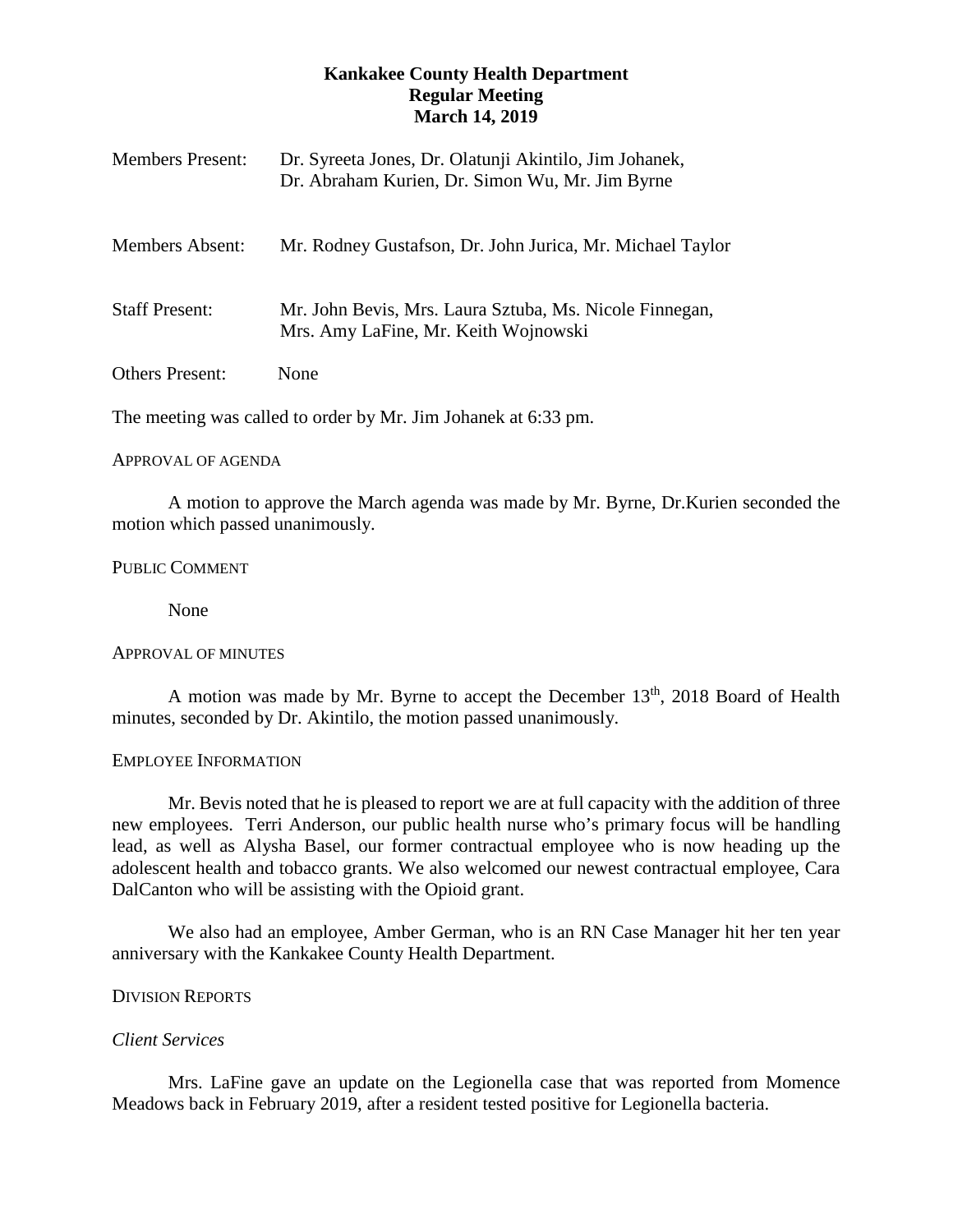On Friday, March  $1<sup>st</sup>$ , 2019 two more residents were admitted to local hospitals from Momence Meadows for pneumonia like symptoms. IDPH became involved in overseeing testing and reporting results. On March  $5<sup>th</sup>$ , one of the two cases tested positive for Legionella and Influenza. There were now two confirmed cases from the same facility.

On Wednesday, March 6<sup>th</sup>, KCHD/ IDPH had a conference call to review current status of known cases and the Momence Meadows investigation. No other cases have been admitted or diagnosed. To date, there have not been any other positive reported cases. Testing of water samples at Momence Meadows remained ongoing.

Amy would like to thank the KCHD Environmental Health and Communicable Disease staff that went to the facility and was involved in the investigation. She stated that everyone did a great job in working together as a team and was very proud of them.

#### *Environmental Health*

Mr. Wojnowski announced that we are halfway through our first round of inspections and they have been going very well. He also explained that we are doing a lot of education based inspections and passing out binders with information that will help teach management proper food handling procedures. Mr. Wojnowski also spoke about special processes in the future in relation to specialty food items like proper PH level of Sushi.

 Mr. Wojnowski gave an update on the Bradley Home Kitchen Act, explaining that the County denied the Home Kitchen Act and now it is being presented to the Village of Bradley. There has been much discussion on home rule, and the Mayor's decision to wait for the Attorney General's ruling to come back before voting has changed. There was discussion amongst trustees that wanted it put through but there were issues with two things; obtaining a business registration and receiving food sanitation training that needed to be added. It did not pass and will go through again with the new language put back in to include those two things. We are under the impression that they do want to pass it once the new language is included.

We are limited to the scope of our duties because they have their own code enforcement and ultimately we are against this ordinance being passed because it doesn't allow a health department to inspect. We will feel more comfortable once the new language is added that requires a business registration and to receive food sanitation training. Mr. Wojnowski also added that home kitchens are completely different than a restaurant inspection. He also explained the difference between a Farmers Market in which they obtain a temporary food license and get inspected. If there were to be an outbreak we will inspect, similar to the cottage food rules in which there are only certain foods but the difference being that it is not done out of their home.

## *Health Promotion/Community Outreach and Planning*

Mrs. Sztuba announced the upcoming Child Health Conference which actually started at the Health Department and just grew bigger each year. It will be at KCC on April 11, 2019.

Mrs. Sztuba also passed out the KCHD Strategic Plan, explaining that it took a lot of time and effort to get to this point and come up with strategies and objectives to implement this plan.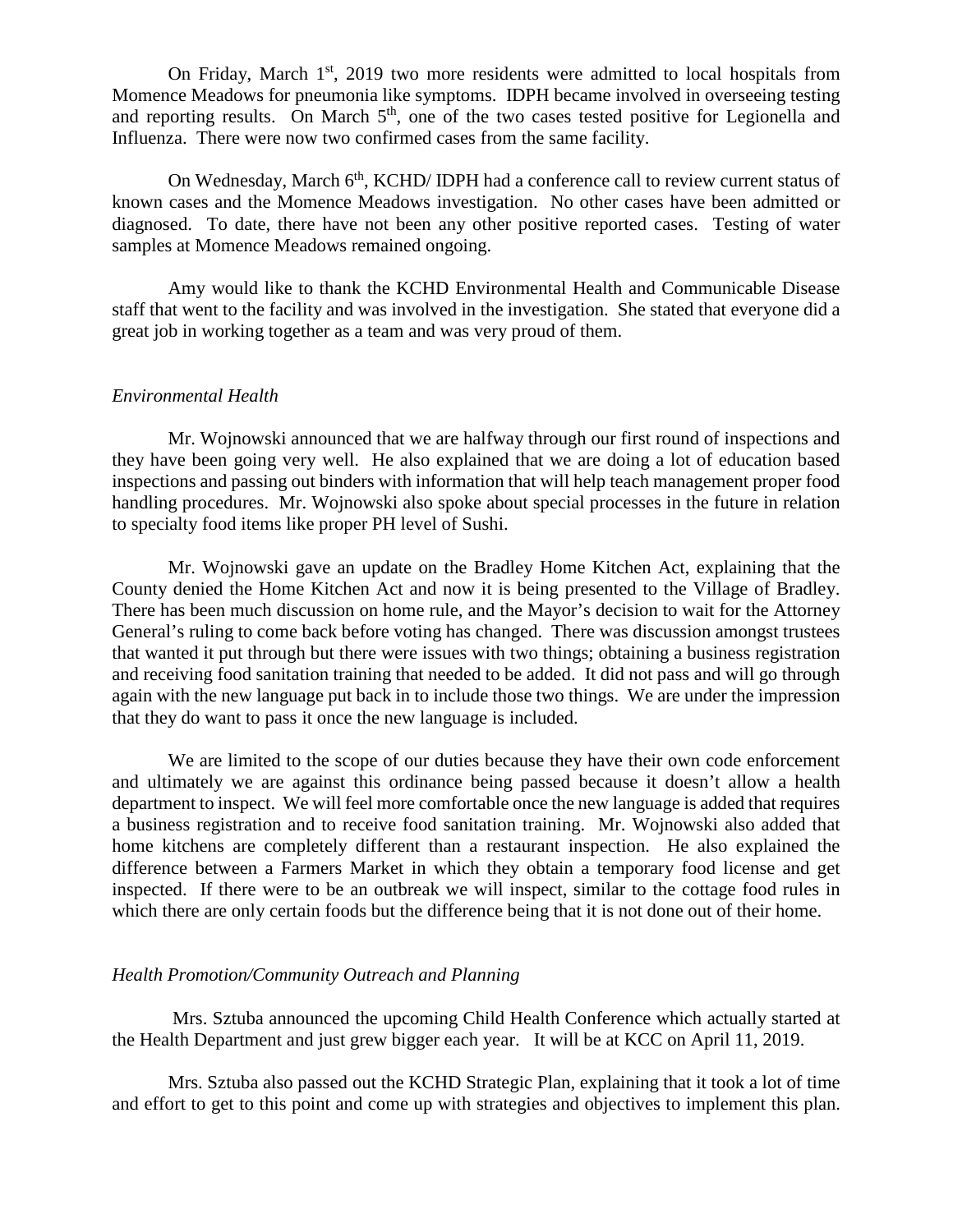We are focused on better serving the community by promoting our services and getting information out to the public as well as maintaining sustainable funding.

Mrs. Sztuba also spoke about her experience working with the National Leadership Academy of Public Health. They are currently working on a project building leadership skills to build a trauma informed community. This involves working with providers to identify traumas and adverse childhood experiences. Examples would be divorce, incarcerated parents, substance abuse issues and many other evidence based issues that are now impacting kids.

### ADMINISTRATIVE REPORTS

## *Financial Status*

Mr. Bevis explained that The December 2018 financials were revised since the January BOH meeting. We are able to put any revenues received in December 2018 or January 2019 for services performed before November 30, 2018, BACK into November 2018. That is why you see some negative numbers in the Grants section of the Revenue page for December. Those payments received in December were actually for services in July – November 2018, so the revenues were put back into the previous fiscal year. At 8.33% of the year for December, after putting the grant revenues back into November, December revenues are now showing 1.35%, and the expenses were at 7.03%.

January 2019 also had some grant revenues received for services prior to November 2018, so you will see some negatives again there in the Grants section of the Revenue. By the end of January, we are showing that we have received almost all of our budgeted Food License money for the year, with a few more trickling in February and then the remainder of the year would be changeovers and/or some places that we do not make them pay until they open for the season, such as youth sports complexes. As of January 31, we have completed 16.66% of the year, but revenues were only at 10.63% and expenses were at 13.43%.

Anything received after February 1, 2019 will all show in the current year's budget, but we still had outstanding money we hadn't received yet since July 1, 2018: Local Health Protection Grant, Vector, VFC, CLPPP, & Tobacco to name a few. Pharmaceutical Supplies was abnormally high this month due to the purchase of Narcan to provide at the trainings for the Opioid grant. At the end of February, we should be at 25% of the year's budget. We are at 14.27% for revenues, and 22.18% for expenses.

In addition to these reports, Mr. Bevis then explained that he was also reporting that the November 2018 financials have been revised to report the revenues received in December and January. Originally in December, it was reported that we ended the year showing a LOSS (negative) of \$8891.52. After December's revenues received were moved back to November, that number jumped to a positive balance of \$79,511.54, and with January's revenues moved back to November, we are currently showing a positive balance of \$156,580.53. The auditors could still make adjustments to these numbers, and once we receive those adjustments (usually not until the end of May or June), we will report back the final standings of November 2018.

This weekend, we did receive word that our Comprehensive grant (LHPG, CLPPP, Vector, VFC, Body Art, & Tanning) was finally executed and we received the full amount of \$231,788 upon execution for the LHPG. We also received an 80% upon execution for the